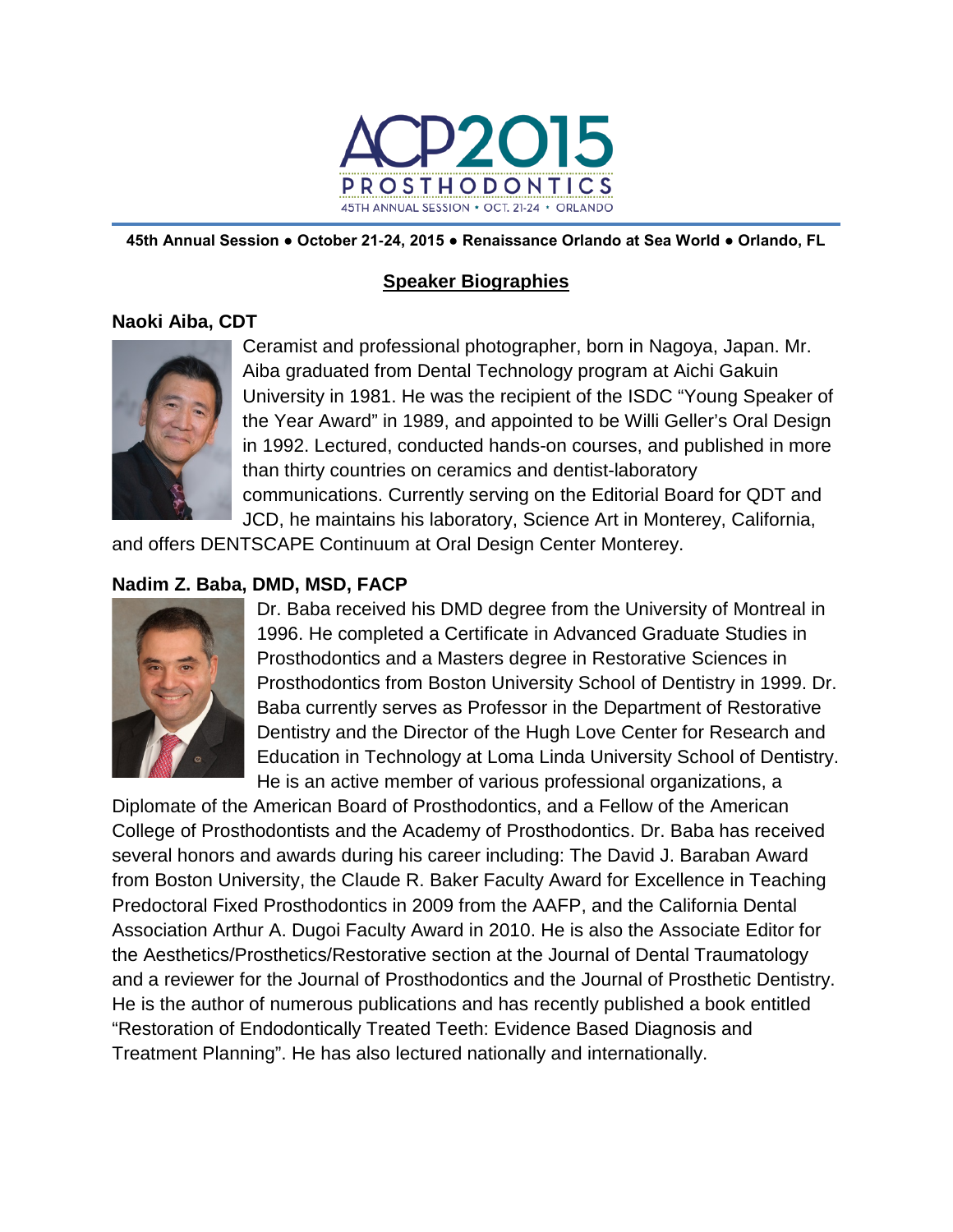#### **Michael Bergler, CDT, MDT**



Director, Penn Dental Medicine CAD/CAM Ceramic Center, University of Pennsylvania School of Dental Medicine

Michael Bergler, MDT, is internationally recognized in the area of esthetic ceramic restorations and CAD/CAM technology. Furthermore, he is co founder of the CAD/CAM Ceramic Center at University of Pennsylvania, School of Dental Medicine. He has published and lectured extensively on restorative materials and dental technology. In

July 2013, he received a faculty position in the Department of Restorative & Preventive Sciences. He trained in Germany at the University of Erlangen-Nuernberg, Department of Prosthodontics, and earned his Certificate of Master Dental Technician at the Masterschool of Freiburg, Germany. In addition to holding numerous appointments within the Department of Prosthodontics at the School of Dentistry, University of Erlangen-Nuernberg, Germany, he served as a Master Dental Technician with Dental Laboratory Rainer Semsch, Freiburg im Breisgau, Germany. His dental laboratory training has included study under Kazunobu Yamada, CUSP Dental Laboratory, Nagoya City, Japan; Hitoshi Aoshima, Pearl Laboratory, Tokyo, Japan; and Dr. Gerad Chiche, Chairman of the Prosthodontic Department, Louisiana State University School of Dentistry, New Orleans, LA.

#### **Lars Bouma, DDS, MS, FACP**



Dr. Lars Bouma is an Air Force trained Prosthodontist who practices in Oklahoma City. He continues to teach in the AEGD at OU Dental School. He is involved with the American College of Prosthodontists, and is currently serving as a Regional Director for the Board of Directors. Dr. Bouma has published and lectures nationally on topics of CAD/CAM, restorative, and CBCT. He is a Fellow in the ACP and a Diplomate of the ABP.

#### **Guilherme Cabral, DDS, CDT**



Dr. Guilherme Cabral, DDS, CDT received his certification of Dental Technology from Rocha Marmo School in Sao Paulo in 1995. After three years of participating in the International Dental Porcelain Program at Keyes Coachman Institute, he became a Ceramist and owner of the Coachman & Oliveira Dental Lab in 1997. Dr. Cabral completed his undergraduate studies at State University of Sao Paulo in 1999. For four years after graduation, he worked as an assistant professor of support group research at the Dental Material Department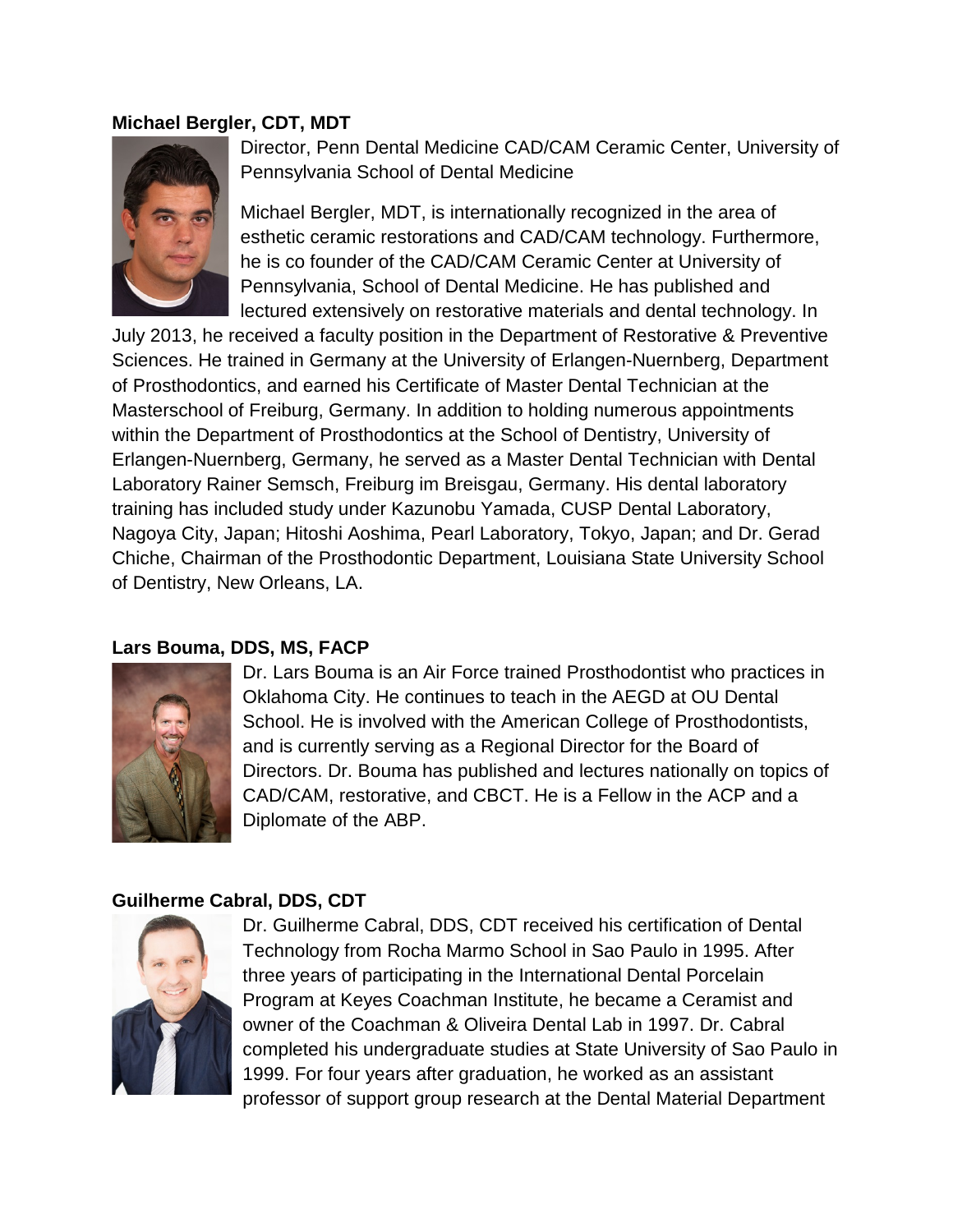at State University of Sao Paolo. In 2001, he opened his own practice at the Taubate Institute of Esthetic Dentistry. At the same time, he had been advisor of the Brazilian Association of Dental Laboratories, where he developed a new methodology to teach and learn dental morphology as a Professor of Ceramoart (Ceramic Training Center) in 2002 and member and professor of the Insight Group (Prosthetic Training Center) since 2003 in several subjects including dental morphology, dental ceramics, prosthetic planning, as well as co-authoring articles and books regarding implant dentistry and esthetic dentistry. Dr. Cabral and all of his expertise made him join several leading Dental Teams (Dr. Leonardo Bacherini – Italia, Dr. David Garber and Dr. Ronald Goldstein – USA, Dr. Marcelo Calamita and Dr. Robert Coachman – Brazil). He is the co-author of Digital Smile Design System (DSD) with Dr. Christian Coachman and LIvio Yoshinaga. Today, he's running his own private practice and Aesthetic Restorative Training Institute (ARTIS) in Sao Paulo Brazil in partnership with Dr. Jose Roberto Moura, Jr., focusing on microscope enhanced dentistry, clinical research, and developing interdisciplinary communication tools overseas for complex cases.

## **Stephen J. Chu, DMD, MSD, CDT**



Stephen J. Chu maintains a dual academic appointment in the Ashman Department of Periodontology and Implant Dentistry at New York University College of Dentistry as well as the Department of Periodontology at Columbia University College of Dental Medicine as a Clinical Associate Professor. He also has a private practice in fixed prosthodontics, aesthetic, and implant dentistry in New York City. Dr. Chu has published extensively in the dental literature is on the editorial review board of several peer-reviewed dental journals. He is

the recipient of the Peter Scharer distinguished lecturer award from the European Academy of Esthetic Dentistry.

## **Lyndon F. Cooper, DDS, PhD, FACP**



Dr. Lyndon Cooper, DDS, PhD is the Stallings Distinguished Professor of Dentistry of the Department of Prosthodontics at the University of North Carolina at Chapel Hill where he serves as Director of Graduate Prosthodontics. Dr. Cooper is a Diplomate of the American Board of Prosthodontics and served as the 2010 President of the American College of Prosthodontists. He presently serves on the Academy of Osseointegration Board of Directors. He received the ACP's 2004 Clinician/Researcher Award and the

IADR's 2009 Distinguished Scientist Award for Prosthodontics and Implantology. Dr. Cooper's Bone Biology and Implant Therapy Laboratory focuses on bone biology, adult stem cell bone regeneration, and clinical innovation of dental implant therapies. The laboratory receives funding through NIH and by industry collaboration. Their research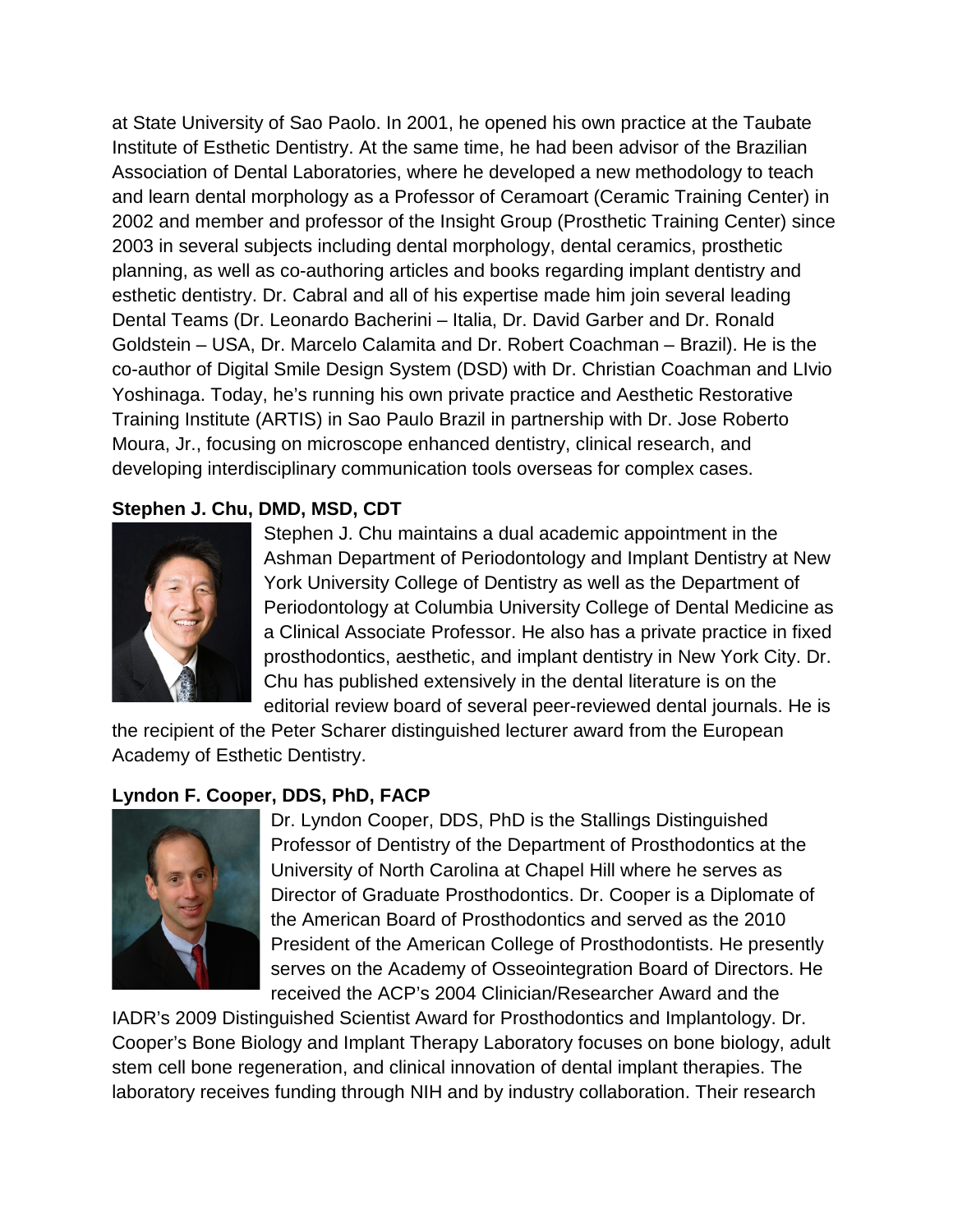findings have been presented in over 125 publications and numerous national and international presentations.

# **Donald A. Curtis, DMD, FACP**



Dr. Curtis received his DMD degree from the University of Oregon, School of Dentistry in 1981, with Prosthodontic training completed at USC in 1983 and Maxillofacial training at UCLA in 1985. He is a Professor in the Department of Preventive and Restorative Dental Sciences at UCSF. Dr. Curtis is past president of the Pacific Coast Society for Prosthodontics and is currently an Examiner for the American Board of Prosthodontics. His research has most recently focused on clinical judgment and professional development but also has

research interests in dental occlusion.

# **Fereidoun Daftary, DDS, MScD**



Dr. Daftary received his DDS from the National University of Iran and has done postgraduate training in prosthodontics at Boston University. He has held a position as an Assistant Professor at New York University and as Associate Professor and the chair of the Department of Fixed Prosthodontics at the University of Southern California School of Dentistry from 1982-1992.

Dr. Daftary lectured nationally and internationally on the topics of esthetics and implant prosthodontics. He has also developed and patented over 20 patents in implant dentistry as well as many publications in different topics in prosthodontics. Dr. Daftary has maintained a private practice in prosthodontics in Beverly Hills, California.

# **Sillas Duarte Jr., DDS, MS, PhD**



Dr. Duarte is Associate Professor and Chair, Division of Restorative Sciences, Ostrow School of Dentistry of University of Southern California. Dr. Duarte is also Director of the Advanced Program in Operative Dentistry Ostrow School of Dentistry of University of Southern California and the editor-in-chief of *Quintessence of Dental Technology (QDT).*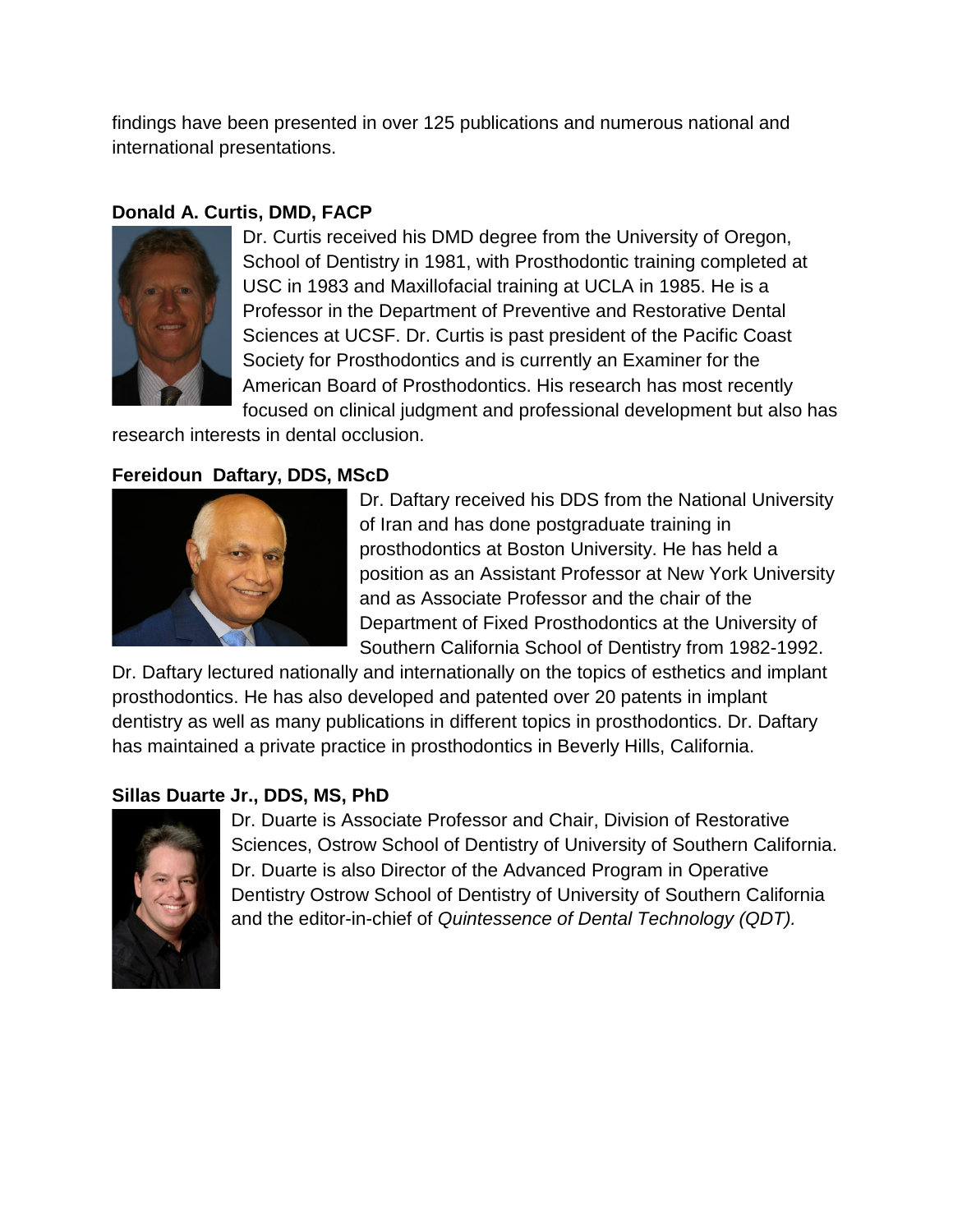#### **Jungo Endo, RDT**



Jungo Endo, R.D.T. is dental technician born and raised in Japan. He graduated from the Yamagata Dental Technician School in 1995. He joined the University of California Los Angeles in 2005 under Dr. John Beumer, III, DDS, MS. In October 2012, He owned Jungo Endo Dental Studio in Santa Monica, California. In 2013, Mr. Willi Geller selected Jungo Endo to be a member of Oral Design.

#### **Marco Esposito, DDS, PhD**



Marco Esposito is Associate Professor in Biomaterials at Göteborg University, Editor in Chief of the European Journal of Oral Implantology (EJOI), the Rivista Italiana di Stomatologia (RIS); Associate Editor of the Cochrane Oral Health Group, President of the British Academy of Implant and Restorative Dentistry (BAIRD), and Academic Advisor at the Faculty of General Dental Practice of the Royal College of Surgeons of England. Marco authored over 200 publications and gave more than 400 lectures.

#### **David Garber, DMD**



Dr. David Garber is one of the internationally recognized multidisciplinary educators well-known as "Team Atlanta." Dr. Garber is the recipient of "The 2005 Gordon J. Christensen Lecturer Recognition Award," "The American College of Prosthodontists Distinguished Lecturer Award," "The Northeastern Periodontal Society Isador Hirschfeld Award for Clinical Excellence," "The Greater New York Academy of Prosthodontics Distinguished Lecturer Award," and "The David Serson Medal of Research." He is

a past president of the American Academy of Esthetic Dentistry and has served on the boards of both the AAED and the American Academy of Fixed Prosthodontics. Dr. Garber is dual trained clinician and professor in the Department of Periodontics as well as in the Department of Oral Rehabilitation at the Medical College of Georgia. He is a Clinical Professor in the Department of Prosthodontics at Louisiana State University and a Clinical Professor in the Department of Restorative Dentistry at the University of Texas in San Antonio. He is past editor of the Journal of Esthetic Dentistry, co-author of Porcelain Laminate Veneers, Bleaching Teeth, Porcelain and Composite Inlays and Onlays, and Complete Dental Bleaching, and has published in excess of 60 articles and textbooks chapters.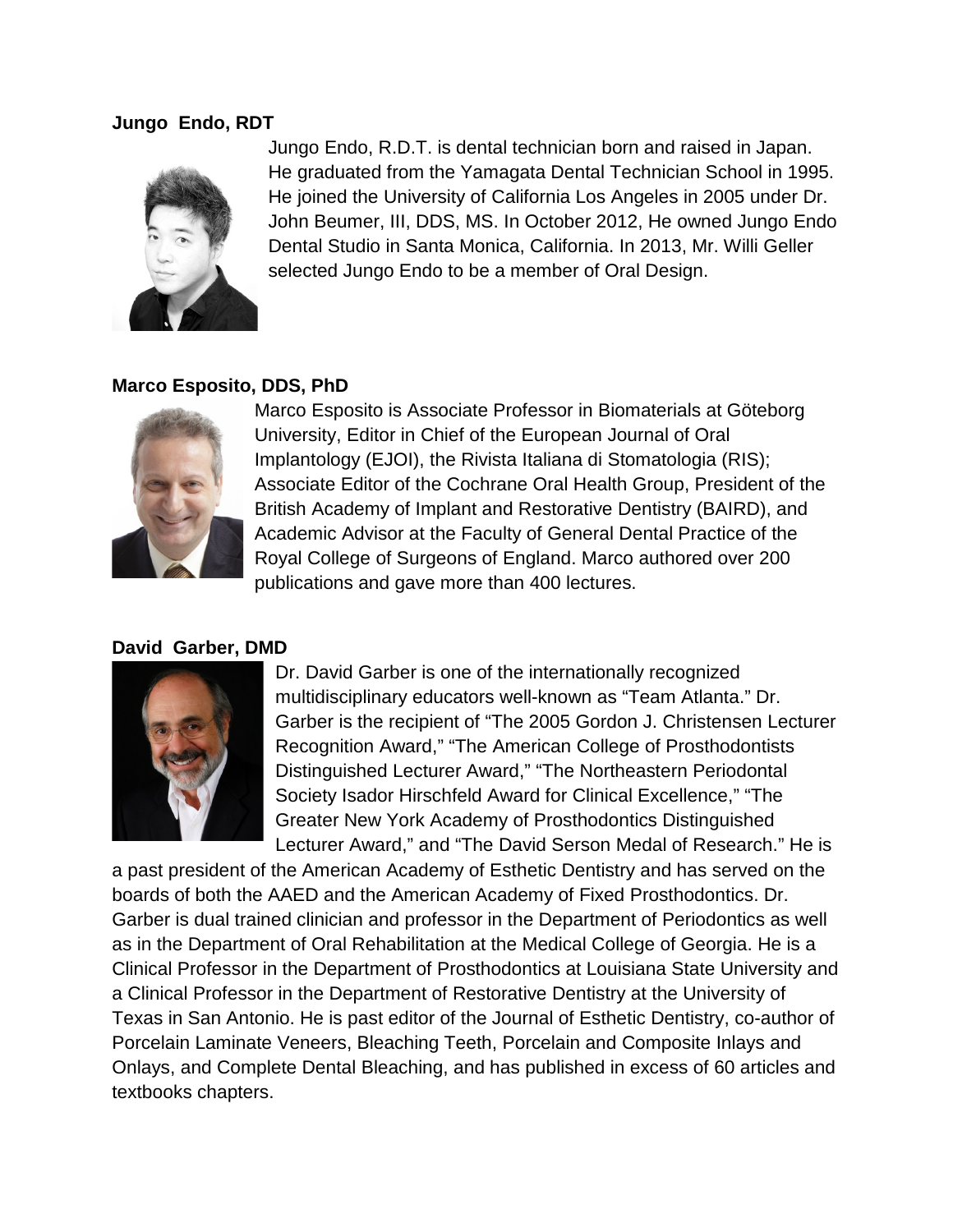#### **Michael Glick, DMD**



Michael Glick, DMD, Professor and Dean, School of Dental Medicine, University at Buffalo. Dr. Glick has authored more than 200 journal publications, numerous book chapters, and has edited and co-edited several textbooks including "Dental Management of Patients with HIV" and "Burket's Oral Medicine: Diagnosis and Treatment" (10<sup>th</sup>,  $11<sup>th</sup>$ , and  $12<sup>th</sup>$  editions). Dr. Glick is past president of the American Board of Oral Medicine and Serves as the Editor of the Journal of the American Dental Association.

### **Gerald T. Grant, DMD, MS, FACP**



Dr. Gerald Grant received his D.M.D. degree from the University of Louisville, School of Dentistry in 1985, a certificate in Prosthodontics and Maxillofacial Prosthetics from the Naval Postgraduate Dental School. Bethesda, MD, and a Master's Degree from George Washington University. He is a Diplomat of the American Board of Prosthodontics , Service Chief of the 3D Medical Applications Center, at the Walter Reed National Military Medical Center, the Director of

Craniofacial imaging Research at the Naval Postgraduate Dental School with academic appointments as associate professor at the Uniform Services University of Health Sciences and adjunct associate professor of plastic surgery at Johns Hopkins Hospital.

#### **Christoph Hammerle, ProfDrMedDent**



Christoph Hammerle is the Chairman Clinic for Fixed and Removable Prosthodontics and Dental Material Science and the Director of Student Affairs for the Center for Dental Medicine, University of Zurich. He is certified in prosthodontics as well as in periodontics. His clinical focus is on the comprehensive treatment of complex, partially edentulous patients applying all available options of reconstructive dentistry including dental implants. Prof. Hammerle's main scientific interests encompass biological and

prosthetic aspects of fixed reconstructions on teeth and implants as part of the overall restorative treatment concept.

Prof. Hammerle is a member of various scientific organizations. Presently, he is a board member of the Swiss Society for Reconstructive Dentistry, Chairman of the Committee for Specialization in Reconstructive Dentistry in Switzerland, President of the Osteology Foundation, and President of the Dental Campus Association.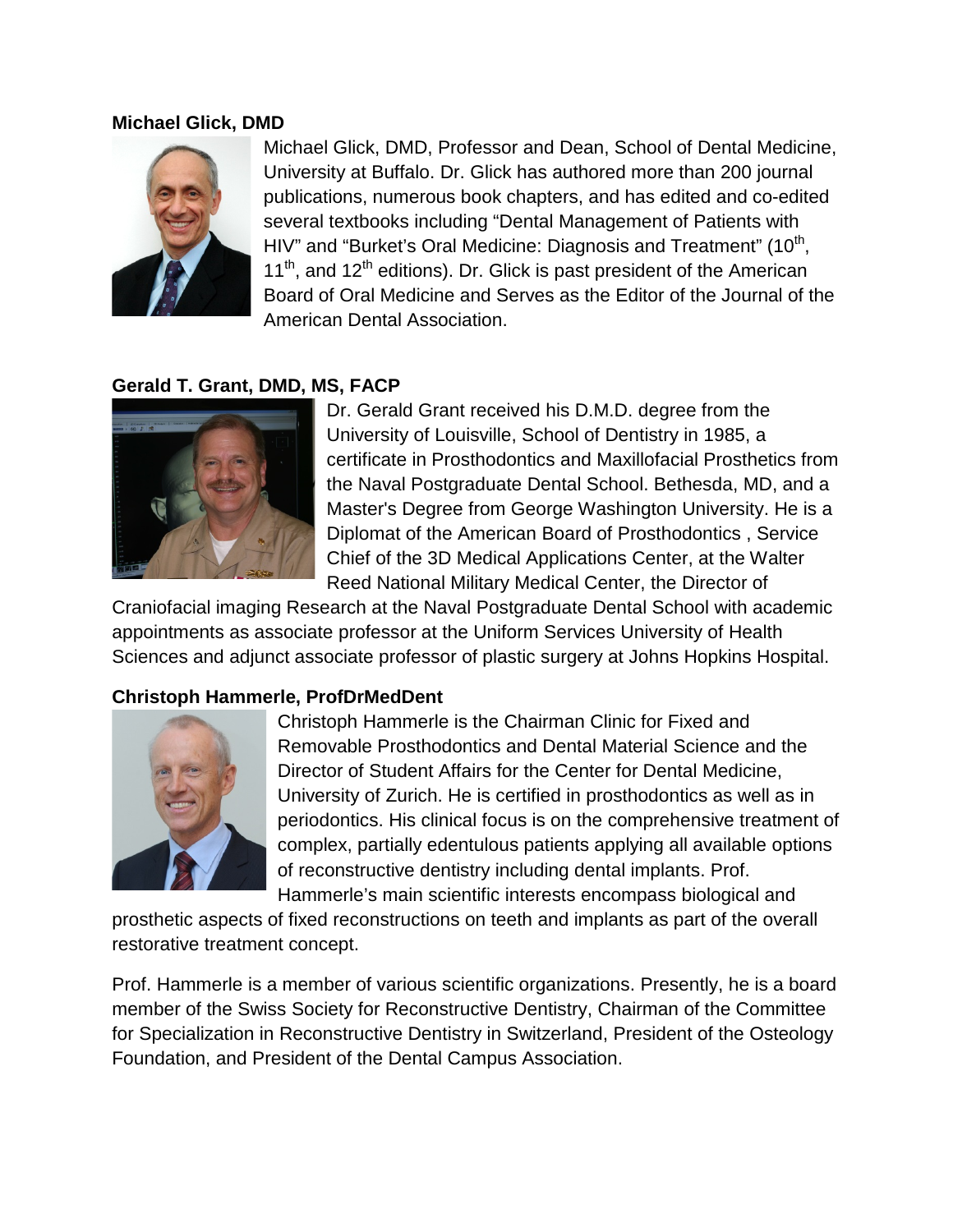He has served on the organizing committees of several national and international conferences including: Swiss Society of Periodontology, European Association for Osseointegration (EAO) Annual Congresses, EAO Consensus Conferences 2006, 2009, 2012, 2015, and the  $10<sup>th</sup>$  Workshop of the European Federation of Periodontology 2013.

He has published over 200 scientific and clinical articles and served on the review boards of several scientific journals in the field.

### **Haim Keren, CDT, MDT**



Haim Keren, CDT, MDT, fellow of NGS is the owner of Kerenor Dental Studio, a full-service laboratory in Montreal, Canada, that specializes in zirconia restorations. He completed his CDT degree in Israel and followed that with MDT degree in Israel and Germany. Alongside his wife, Julia, he develops techniques and procedures for monolithic zirconia restorations, and has established protocols for the digital manufacture and design thereof that the rest of the industry continues to adopt.

#### **Matthias Kern, ProfDrMedDent, FADM**



Matthias Kern graduated 1985 in Dentistry from Freiburg University, Germany. He was Assistant Professor, Department of Prosthodontics, Freiburg, from 1985-1997. From 1992-1993 he was Visiting Research Associate Professor at the University of Maryland, Baltimore. Since 1997 he is Professor and Chair of the Department of Prosthodontics at Kiel University, Germany. Matthias Kern is currently the President of the German Association for Prosthetic Dentistry and Biomaterials. He serves in the Editorial Board of various peer-reviewed scientific journals.

## **Robert Kreyer , CDT**



Robert Kreyer CDT is a member of the American Prosthodontic Society and The American College of Prosthodontists Dental Technician Alliance. He was a recipient of the 2010 ACP Dental Technician Leadership Award, the 2011 National Board of Certification CDT of the Year award and the 2014 American Prosthodontic Society's and Journal of Prosthetic Dentistry's Editorial Councils' Rudd Award. Robert Kreyer has published numerous articles on removable prosthetics and lectures

extensively.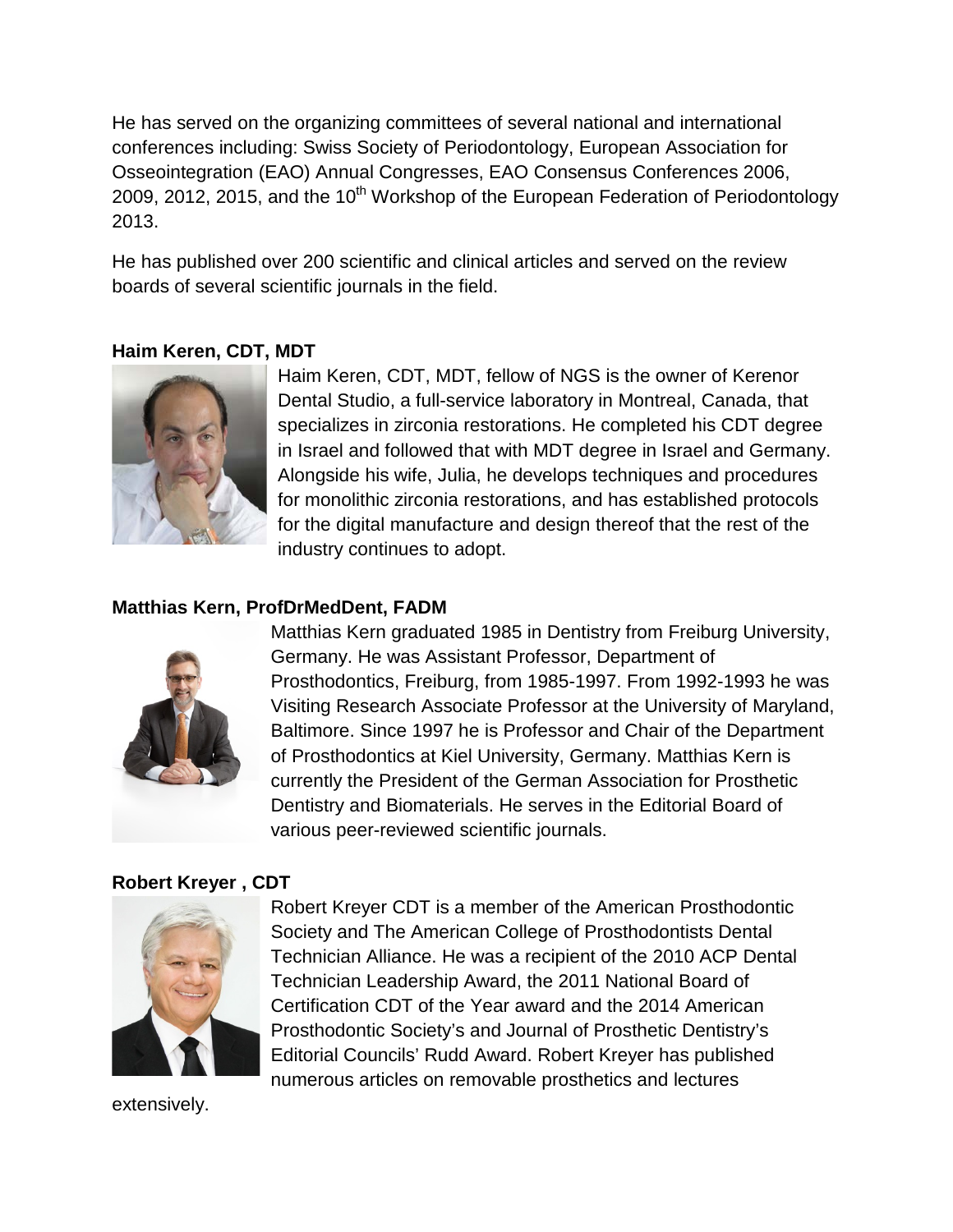## **Frank R. Lauciello, DDS, FACP**



Dr. Frank Lauciello graduated from the State University of New York at Buffalo (SUNY), School of Dental Medicine in 1969 and completed his Prosthodontic training at the Buffalo VA Medical Center. He is a Clinical Associate Professor in the Restorative Department at SUNY at Buffalo and was director of the Veterans Administration Advanced Prosthodontic Program from 1973-1998 and Chief of the Dental Service from 1996-1998. He is presently Director of Removable Prosthodontics Research, Development, & Education for Ivoclar

Vivadent, Amherst, NY and Director of the Implant Esthetic Center of Excellence in Sarasota, Florida. Dr. Lauciello is a Diplomat of the American Board of Prosthodontics and has authored 25+ articles including several chapters of textbooks. He is actively involved in dental research and new product development.

## **Thomas J. McGarry, DDS, FACP**



Dr. McGarry received his D.D.S. degree in 1975 from UMKC School of Dentistry, his Certificate in Prosthodontics in 1978 from the Veterans Administration Hospital- San Francisco and became a Diplomate of the American Board of Prosthodontics in 1991. He is a Fellow in the American College of Prosthodontists and has served as President of the College. Dr. McGarry holds memberships in 8 different prosthodontic organizations and has been elected to the American Board of Prosthodontics as an examiner in 2012. Dr. McGarry has also

held full and part time faculty appointments at the predoctoral level at the University of Missouri-School of Dentistry, University of California-School of Dentistry, the University of Oklahoma-School of Dentistry, and additionally at the post-doctoral level at the University of Oklahoma-School of Dentistry. He currently holds an appointment as an Associate Clinical Professor at the University of Oklahoma School of Dentistry and Adjunct Assistant Professor at the University of Illinois School of Dentistry. Major publications include the ACP Parameters of Care, Classification of Complete Edentulism, Classification of Partial Edentulism, and Classification of the Completely Dentate Patient. Dr. McGarry maintains a full-time private practice limited to Prosthodontics and is the Clinical Director for the McGarry Implant Institute whose mission is providing "hands-on" direct patient care training in a continuing education curriculum.

#### **Adam J. Mieleszko, CDT**



Adam J. Mieleszko, CDT graduated in 1997 from New York City Technical College with a degree in Dental Laboratory Technology. In 2000, he received certification in dental ceramics. Since then he has worked in close collaboration with leading prosthodontists in the field.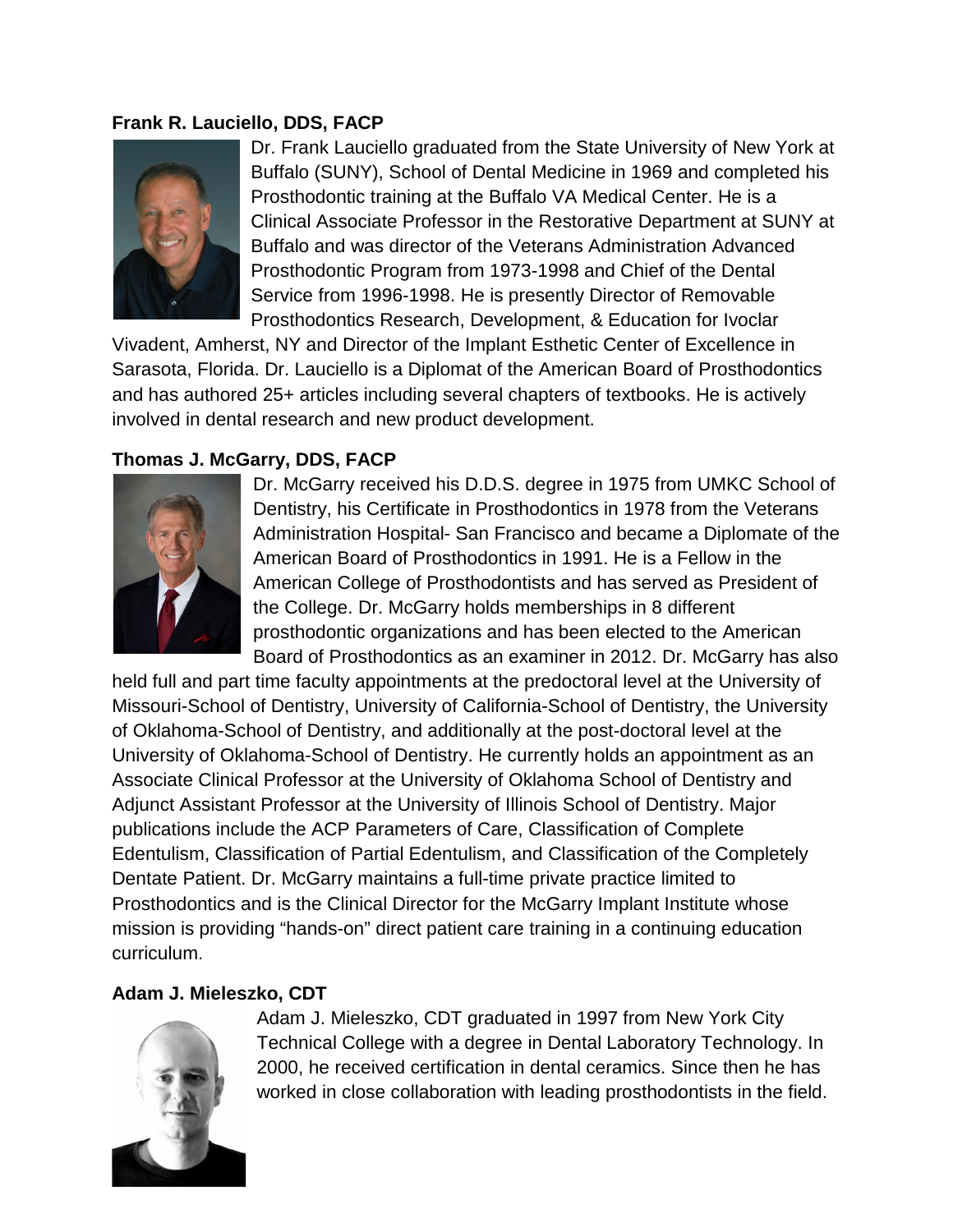Interacting with patients on a daily basis mastered his skills in dental esthetic challenges. Adam coauthored a book "Fundamentals of Color, Shade Matching, and Communication in Esthetic Dentistry" (Quintessence Publishing, 2004, 2011'2<sup>nd</sup> edition) and contributed to numerous clinical and technical articles in industry journals.

# **Craig Misch, DDS, MDS**



Dr. Craig Misch received certificates in prosthodontics and oral implantology as well as a Master of Dental Science from the University of Pittsburgh. Thereafter he acted as Co-Director of the University of Pittsburgh Oral Implantology Center. He then completed specialty training in oral and maxillofacial surgery in Pittsburgh and is board certified by the American Board of Oral and Maxillofacial Surgery. Dr. Misch is a Clinical Associate Professor at the University of Florida in the departments of periodontics and prosthodontics. He practices as a dual

specialist in Sarasota, Florida.

# **Frauke Müller, ProfDrMedDent**



Frauke Müller is a professor and chair for gerodontology and removable prosthodontics at the University of Geneva. She was born in Kiel, Germany and and studied dentistry in Bonn, where she received her Dental and Doctorate Degree. Until 2003, she worked at the Department of Prosthetic Dentistry of the University of Mainz, Germany where she received her habilitation. Thanks to fellowships, she had the opportunity to spend several years at the London Hospital Medical College, England. Professor Müller served on the

board of various professional societies. She is Past-President of the European College of Gerodontology and Geriatric Oral Research Group of the IADR. She is a member of the ITI Board of Directors. Since 2010, she serves as President of the Swiss Society for Dentistry for Elderly and Handicapped Persons (SGZBB). Professor Muller is Associate Editor of Gerodontology and the textbook "Oral Healthcare and the Frail Elder". In 2013, she was awarded the IADR Distinguished Scientist Award in Geriatric Oral Research. Her research activity is mainly related to gerodontology, oral function, as well as complete and implant prosthodontics.

## **Sebastian B. M. Patzelt, DMD, DrMedDent**



Dr. Sebastian B. M. Patzelt earned his DMD (2008) and Dr med dent degree (Oral Radiology – CBCT, 2011) from the Albert-Ludwigs-University Freiburg, Germany. He joined the Department of Prosthetic Dentistry, School of Dental Medicine, Freiburg, Germany in 2008, where he currently serves as an associate professor. He is a board-certified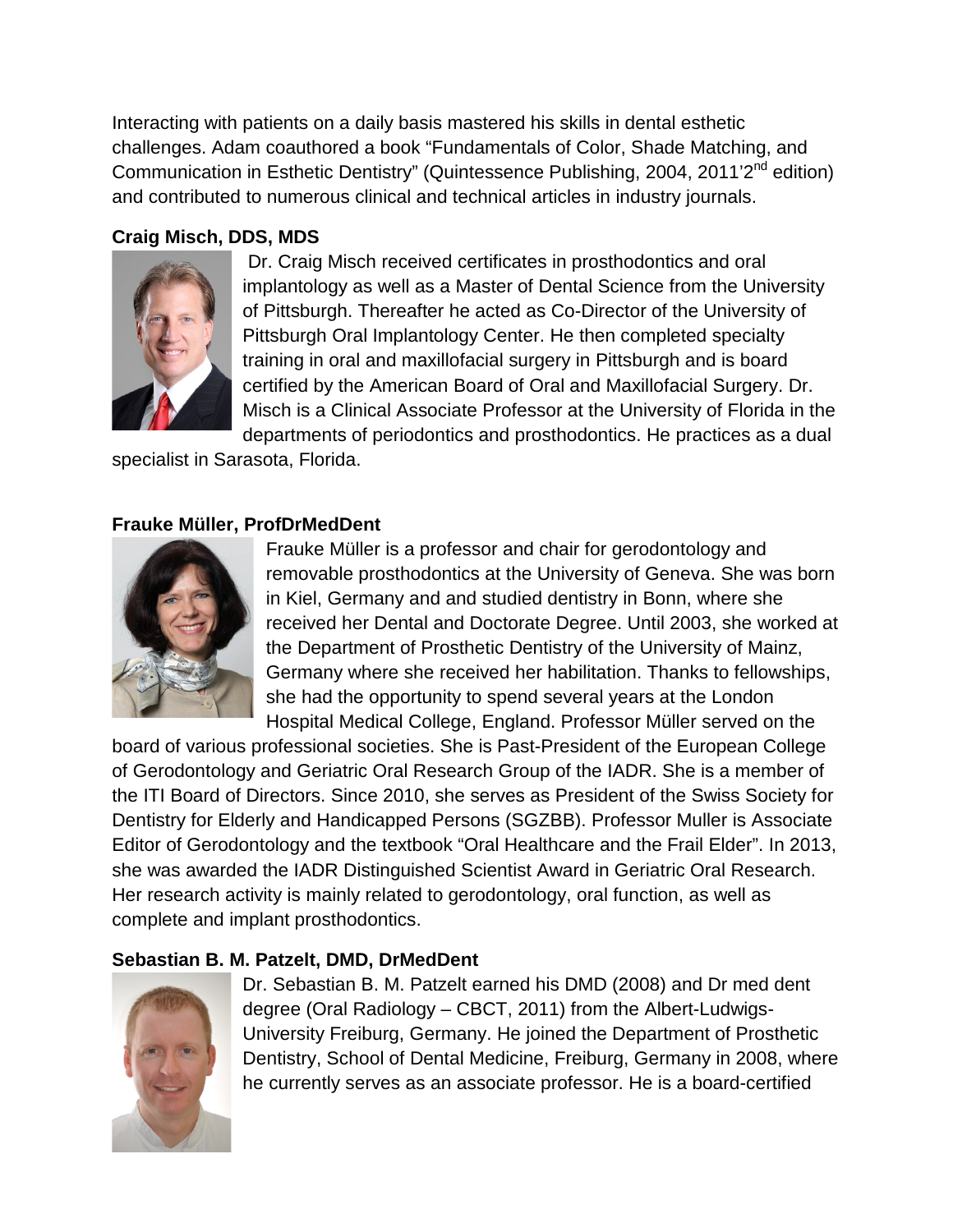prosthodontist and specialized in oral implantology. His research interests focus on computer-assisted dentistry, implementation of digital workflows, and dental radiology.

# **Frank Schwarz, DMD**



From 1999 until 2002, Frank Schwarz has worked as Assistant Professor in the Department of Periodontology at the University Homburg as well as in the Dep. of Oral and Maxillofacial Surgery at the Ludwig Maximilians University, München. In 2002 he moved to the Department of Oral Surgery at the Heinrich Heine University, where he became Associate Professor in 2006 and Clinical Professor in 2010. Frank Schwarz has a special degree in Oral Surgery and Oral Implantology. He serves as an Associate Editor for the Journal of

Clinical Periodontology and Editorial Board Member for Clinical Oral Implants Research and was awarded the André Schröder Research Prize in 2007 and the Miller Research Prize in 2012. His current h-index is 37.

## **Christian S. Stohler, DMD, DrMedDent**



Christian S. Stohler, DMD, DrMedDent, started his tenure as dean of the Columbia University College of Dental Medicine and senior vice president of Columbia University Medical Center, on August 1, 2013. He received his DMD degree from the University of Bern, Switzerland, where he also earned the DrMedDent degree and obtained certificates in oral surgery and prosthodontics. From 2003-2013, he was the dean of the School of Dentistry, University of Maryland. Before joining the University of Maryland, he held several positions at the University of

Michigan, including professor at the School of Dentistry, research scientist at the Center for Human Growth and Development, director of research at the School of Dentistry, and professor and chair of the Department of Biologic and Materials Sciences. While at Michigan, he was named the William R. Mann professor and held the Roy & Natalie Roberts endowed chair. Dr. Stohler received awards and recognitions, including the Schweitzer Research Award, recognition awards from the NDA, Pierre Fauchard Academy, the Orthodontic Education and Research Foundation, the Distinguished Service Award from the University of Michigan, the Horace Wells Merit Award, and an honorary PhD degree from Nippon Dental University. He served on and chaired the Board of Scientific Councilors at the National Institute of Dental and Craniofacial Research. He is a fellow of the American College of Dentistry and the International College of Dentistry. Dr. Stohler contributed to the body of research, authoring more than 120 articles and book chapters, for the most part dealing with factors determining the individual vulnerability to pain, the central neural correlates of the response to placebo, and the effect of pain on bodily functions.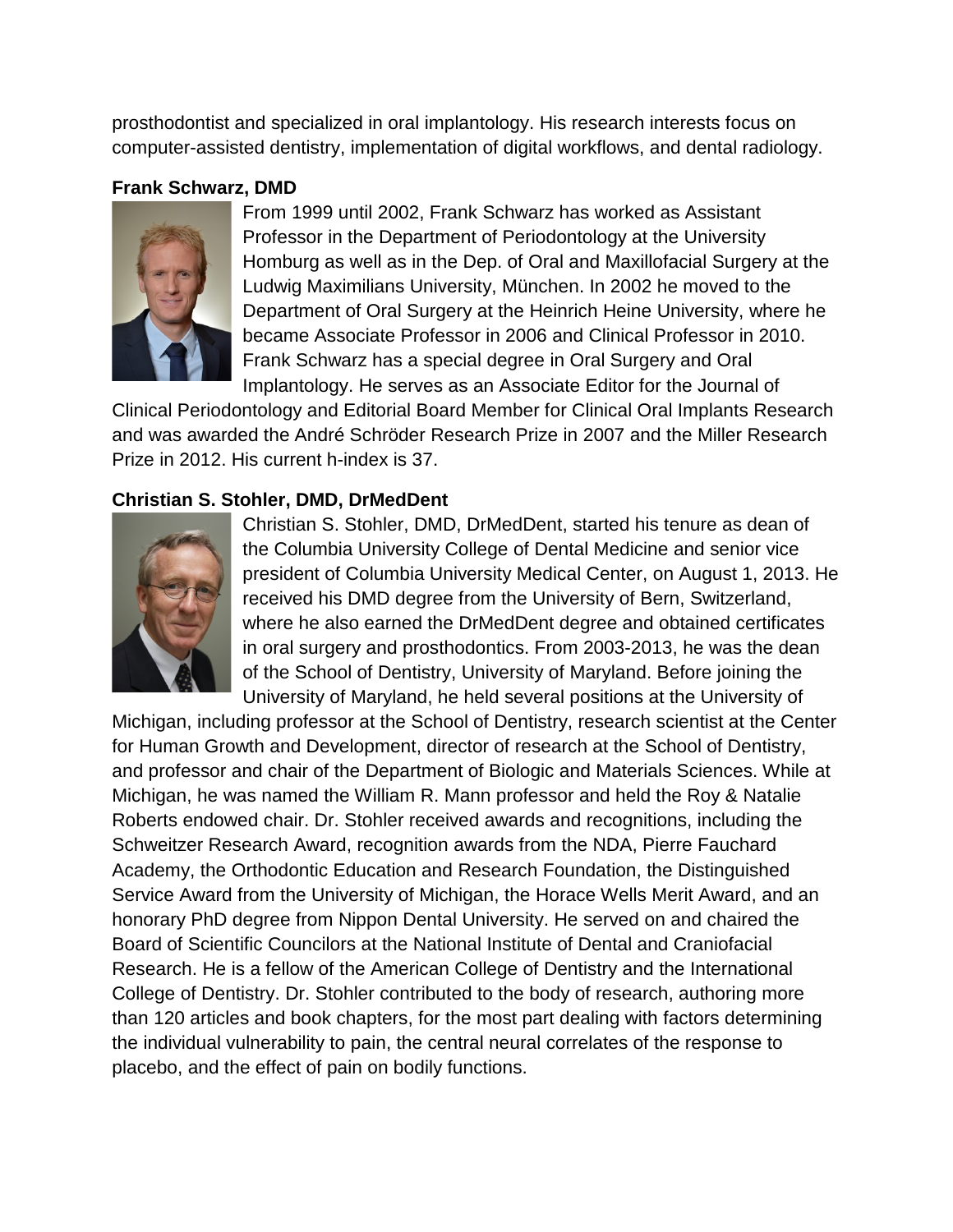#### **Edward J. Swift Jr. DMD, MS**



Dr. Ed Swift is the Associate Dean for Education at the UNC School of Dentistry. He has published over 200 journal articles and is the associate editor for the Journal of Esthetic and Restorative Dentistry and co-editor of the textbook "Sturdevant's Art and Science of Operative Dentistry". He is a Fellow in the American Academy of Esthetic Dentistry, the Academy of Dental Materials, and the Society for Color and Appearance in Dentistry.

### **Robert M. Taft, DDS, MS, BA, FACP**



Captain Taft was born and grew up in littleneck Long Island, New York. He received his D.D.S. degree from Emory University School of Dentistry in 1983. He entered the Navy in 1983 following graduation and was commissioned a lieutenant in the U.S. Navy Dental Corps.

Following graduation, Captain Taft's first duty station was a one-year general practice residency at Portsmouth Naval Hospital, Portsmouth Va. In July of 1984 he reported to Naval Station San Miguel in the Philippines as Department Head for Dental Services. His next duty

station was at Naval Air Station Brunswick. Maine, where he served as the Prosthodontic and Division Officer.

In 1988, Captain Taft entered the Prosthodontic residency program at the Naval Postgraduate School in Bethesda, MD and two years later received a certificate. He stayed on staff in the Prosthodontic Department as the laboratory Officer and Head of Fixed Prosthdontics. Captain Taft then continued in a fellowship in Maxillofacial Prosthetics at Wilford Hall USAF Medical Center, San Antonio, TX receiving a certificate in 1992. Following his specialty training, Captain Taft served in various positions at Naval Medical Center San Diego, CA. Captain Taft next served as Chairman and Program Director for the Maxillofacial Fellowship Officer program, Naval Postgraduate Dental School from 1997 - 2001 and later as professor in the Naval Postgraduate Prosthodontics Residency Program, 2002. He then took assignment at the Navy Medicine Education and Training Command, Bethesda, MD, as Director, Graduate programs and was the Medical Joint-Service Education Director, for the 2005 BRAC process. Captain Taft served as Dean of the Naval Postgraduate Dental School and Specialty Leader to the Surgeon General for Postgraduate Dental Education from June 2006 to June 2011 , Deputy Chief, United States Navy Dental Corps from June 2011 to June 2013 and is currently Department Chair, Prosthodontics. Naval Postgraduate Dental School.